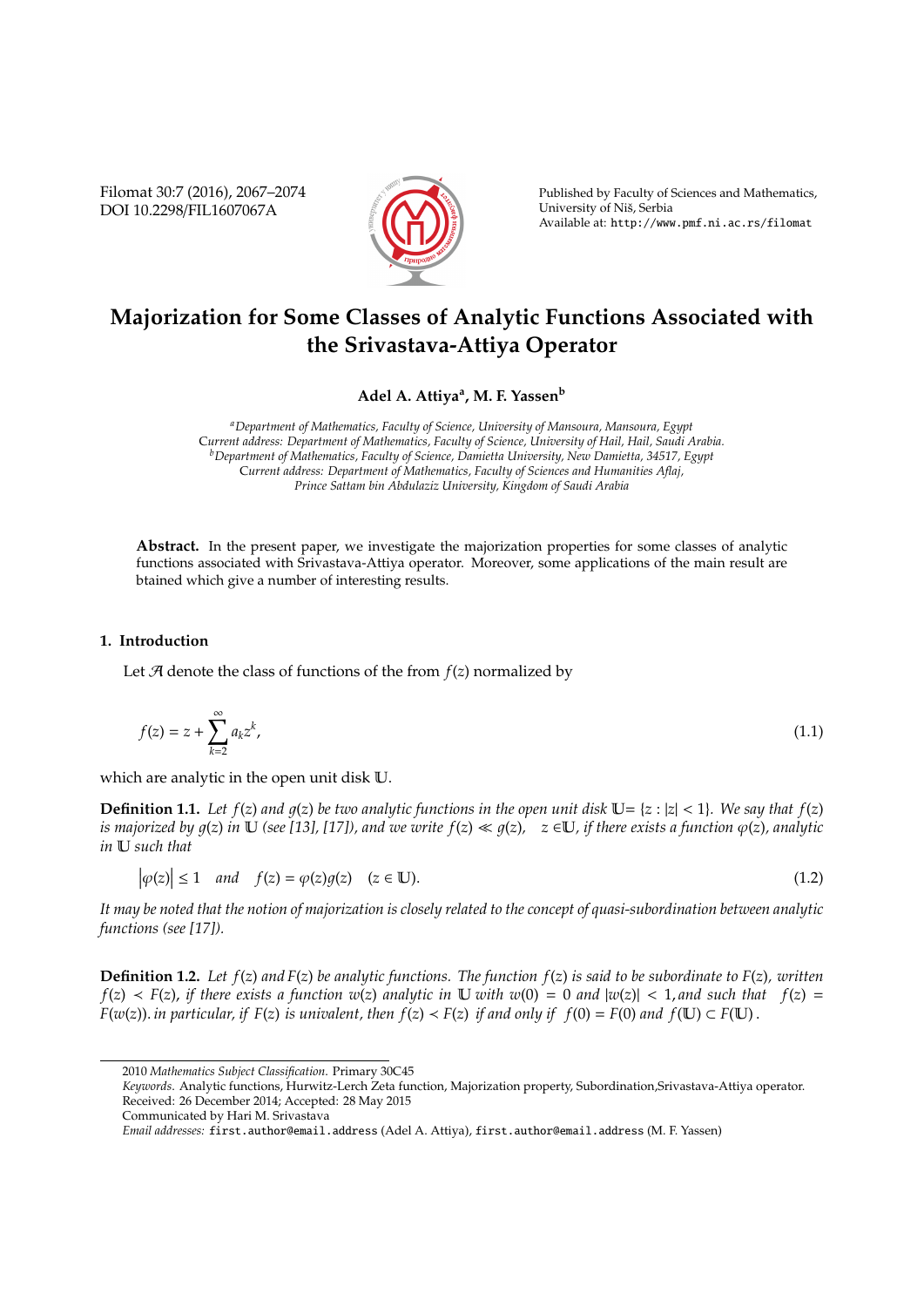We begin by recalling that a general Hurwitz-Lerch Zeta function Φ(*z*,*s*, *b*) defined by (*cf., e.g.,* [19, P. 121 et seq.])

$$
\Phi(z,s,b) = \sum_{k=0}^{\infty} \frac{z^k}{(k+b)^s} \,,\tag{1.3}
$$

 $(b \in \mathbb{C} \setminus \mathbb{Z}_0^ \mathbb{Z}_0^-$ ,  $\mathbb{Z}_0^-$  =  $\mathbb{Z}^-$  ∪ {0} = {0, -1, -2, ... }, *s* ∈ **C** when  $z$  ∈ **U**, Re(*s*) > 1 when  $|z|$  = 1).

Several properties of Φ(*z*,*s*, *b*) can be found in many papers, for example Attiya and Hakami [2], Choi *et al.* [5], Cho *et al.* [4], Ferreira and López [6], Gupta *et. al.* [7] and Luo and Srivastava [12]. See, also Kutbi and Attiya( [9], [10]), Srivastava and Attiya [18], Srivastava et al. [24] and Owa and Attiya [16].

Srivastava and Attiya [18] introduced the operator *Js*,*<sup>b</sup>* (*f*) which makes a connection between *Geometric Function Theory* and *Analytic Number Theory*, defined by

$$
J_{s,b}(f)(z) = G_{s,b}(z) * f(z)
$$
\n(1.4)

$$
(z \in \mathbb{U}; f \in A; b \in \mathbb{C} \backslash \mathbb{Z}_0^-; s \in \mathbb{C})
$$

where

$$
G_{s,b}(z) = (1+b)^s \left[ \Phi(z,s,b) - b^{-s} \right] \tag{1.5}
$$

and ∗ denotes the Hadamard product (or Convolution).

As special cases of *Js*,*<sup>b</sup>* (*f*), Srivastava and Attiya [18] introduced the following identities :

$$
J_{0,b}(f)(z) = f(z),
$$
\n(1.6)

$$
J_{1,0}(f)(z) = \int_{0}^{z} \frac{f(t)}{t} dt = \mathcal{A}(f)(z),
$$
\n(1.7)

$$
J_{1,1}(f)(z) = \frac{2}{z} \int_{0}^{z} f(t) dt = \mathcal{L}(f)(z),
$$
\n(1.8)

$$
J_{1,\gamma}(f)(z) = \frac{1+\gamma}{z^{\gamma}} \int_{0}^{z} f(t) t^{\gamma-1} dt = \mathcal{L}_{\gamma}(f)(z) \quad (\gamma \text{ real } ; \gamma > -1), \tag{1.9}
$$

and

$$
J_{\sigma,1}(f)(z) = \frac{2^{\sigma}}{z \Gamma(\sigma)} \int_{0}^{z} \left( \log \left( \frac{z}{t} \right) \right)^{\sigma-1} f(t) \, dt = I^{\sigma}(f)(z) \quad (\sigma \text{ real } ; \sigma > 0), \tag{1.10}
$$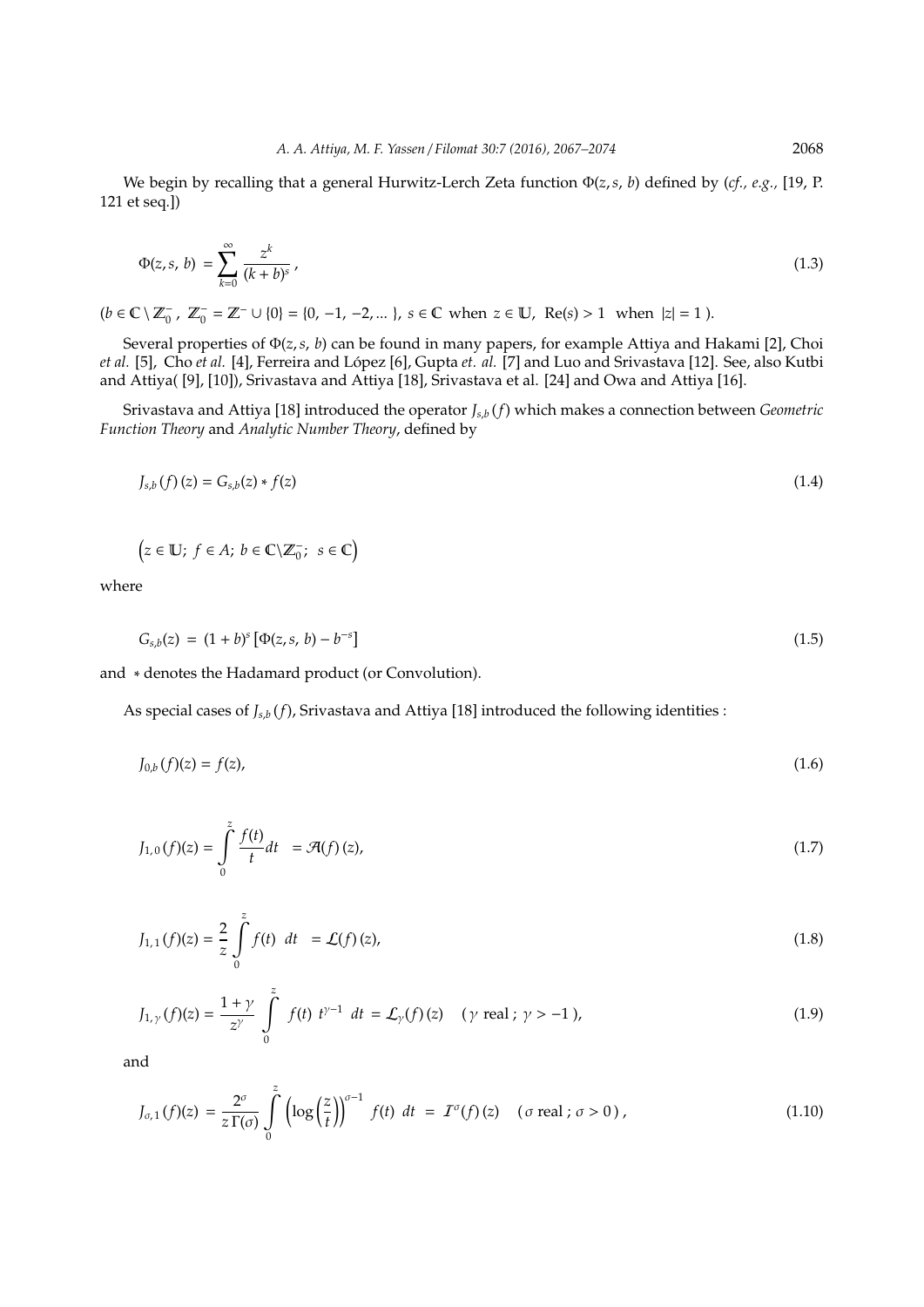where, the operators  $\mathcal{A}(f)$  and  $\mathcal{L}(f)$  are the integral operators introduced earlier by Alexander [1] and Libera [11], respectively,  $L_{\nu}(f)$  is the generalized Bernardi operator,  $\mathcal{L}_{\nu}(f)$  ( $\gamma \in \mathbb{N} = \{1, 2, ...\}$ ) introduced by Bernardi [3] and  $I^{\sigma}(f)$  is the Jung-Kim-Srivastava integral operator introduced by Jung et al. [8].

Moreover, Srivastava and Gaboury [20] (see also, Srivastava *et al.* [21]) extended the concept of Φ(*z*,*s*, *a*) by using the generalization of the Hurwitz–Lerch zeta function Φ (ρ1,..,ρ*p*,σ1,...,σ*q*) λ1,...,λ*p*,µ1,...,µ*<sup>q</sup>* (*z*,*s*, *a*) which was introduced by [25, p. 503, Eq. (6.2)], to generalize the Srivastava-Attiya operator *Js*,*a*(*f*) as follows:

$$
J_{(\lambda_p),(\mu_q),b}^{s,a,\lambda}(f)(z):A\to A
$$

defined by

$$
J_{(\lambda_p),(\mu_q),b}^{s,a,\lambda}(f)(z) = G_{(\lambda_p),(\mu_q),b}^{s,a,\lambda}(z) * f(z),
$$

the multiparameter function  $G^{s,a,\lambda}_{(\lambda,a)}$  $^{s,a,\lambda}_{(\lambda_p),(\mu_q),b}(z)$  is given by

$$
G_{(\lambda_p),(\mu_q),b}^{s,a,\lambda}(z) := \frac{\lambda \prod_{j=1}^q (\mu_j) \Gamma(s) (a+1)^s}{\Pi_{j=1}^q (\lambda_j)} \cdot \Lambda(a+1,b,s,\lambda)^{-1}.
$$
\n
$$
\cdot \left[ \Phi_{\lambda_1,\dots,\lambda_p,\mu_1,\dots,\mu_q}^{(1,\dots,1,1,\dots,1)}(z,s,a) - \frac{a^{-s}}{\lambda \Gamma(s)} \Lambda(a,b,s,\lambda) \right]
$$
\n(1.11)

$$
\left(\lambda_j \in \mathbb{C} \ (j=1,...,p) \ and \ \mu_j \in \mathbb{C} \setminus \mathbb{Z}_0^-, (j=1,...,q); p \leq q+1; z \in \mathbb{U}\right)
$$

with

$$
\min(\text{Re}(a), \text{Re}(s)) > 0; \quad \lambda > 0 \text{ if } \text{Re}(b) > 0
$$

and

$$
s \in \mathbb{C}, a \in \mathbb{C} \backslash \mathbb{Z}_0^- \; if \; b = 0
$$

where

$$
\Lambda(a,b,s,\lambda) := H_{0,2}^{2,0}\left[ab^{\frac{1}{\lambda}}\left|(\mathbf{s},1),\left(0,\frac{1}{\lambda}\right)\right|\right]
$$

and  $H_{p,q}^{m,n}$  is the well-known *Fox's H-functio*n [14, Definition 1.1] (see also [22], [23]).

Now, we begin by the following lemma due to Srivastava and Attiya [18].

**Lemma 1.1.** *Let*  $f(z) \in A$ *, then* 

$$
zJ'_{s+1,b}(f)(z) = (1+b)J_{s,b}(f)(z) - bJ_{s+1,b}(f)(z)
$$
  
\n
$$
(b \in \mathbb{C} \setminus \mathbb{Z}_0^-, s \in \mathbb{C}, z \in \mathbb{U})
$$
 (1.12)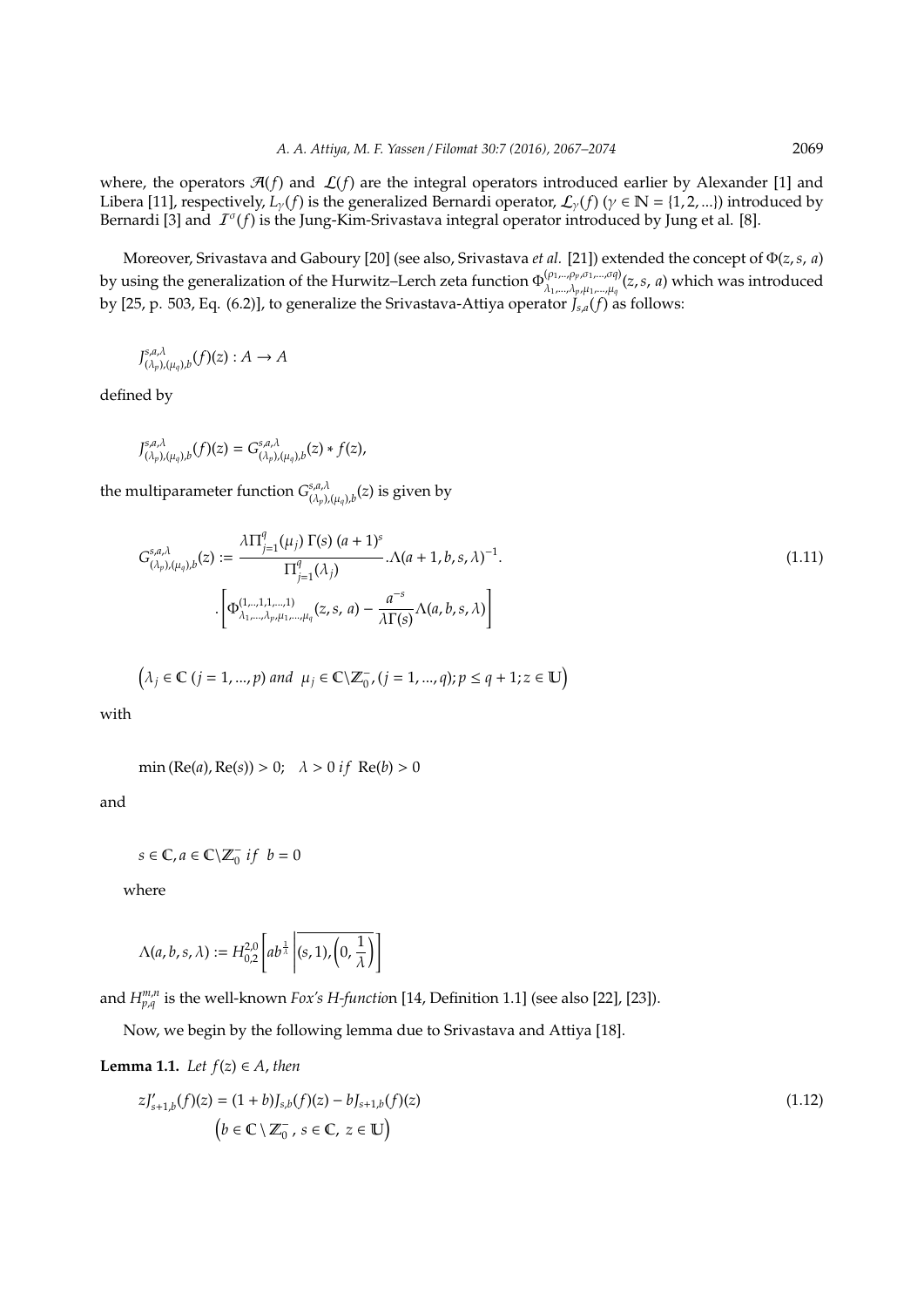**Definition 1.3.** *A function*  $f \in \mathcal{A}$  *is said to be in the class*  $S_{s,b}^n(A, B, \zeta)$  *if and only if* 

$$
1 + \frac{1}{\zeta} \left( \frac{z(J_{s+1,b}^{(n+1)}(f)(z))}{J_{s+1,b}^{(n)}(f)(z)} - 1 + n \right) < \frac{1 + Az}{1 + Bz},
$$
\n(1.13)

 $where n \in \mathbb{N}_0 = \{0, 1, ...\}, -1 \le B < A \le 1, \zeta \in \mathbb{C}^* := \mathbb{C} \setminus \{0\}, s \in \mathbb{C} \text{ and } b \in \mathbb{C} \setminus \mathbb{Z}_0^-.$ 

We note that  $S^0_{s-1,b}(A,B,1-\alpha)=H_{s,b,\alpha}(A,B)$  the class which introduced by Kutbi and Attiya [9],  $S^0_{-1,b}(1,-1,1-\alpha)$ the well known class of starlike function of order  $\alpha$ . Also, using special cases of  $n, b, A, B, \zeta$  we have many various classes associated with Alexander operator, Libera operator, Bernardi and Jung-Kim-Srivastava operator.

Also, we use the following notations:

1.  $S_{s,b}^n(-1,1,\zeta) = S_{s,b}^n(\zeta)$ . 2.  $S_{s,b}^n(-1,1,1) = S_{s,b}^n$ . 3.  $S_{0,0}^{n}(A, B, \zeta) = \mathcal{A}^{n}(A, B, \zeta)$ 4.  $S_{0,1}^n(A, B, \zeta) = \mathcal{L}^n(A, B, \zeta)$ 5.  $S^{n'}_{0,\gamma}(A, B, \zeta) = \mathcal{L}^{n}_{\gamma}(A, B, \zeta)$  (γ real; γ > -1) 6.  $S_{\sigma,1}^n(A, B, \zeta) = I_{\sigma}^n(A, B, \zeta)$  (*σ* real; *σ* > 0)

## **2. Majorization Problem for the Class** *S n s*,*b* **(***A*, *B*, ζ**)**

In our investigation, we need the following lemma which we can prove it by using the induction and the virtue of Lemma 1.1.

**Lemma 2.1.** *Let*  $f(z) \in A$ *, then* 

$$
zJ_{s+1,b}^{(n+1)}(f)(z) = (1+b)J_{s,b}^{(n)}(f)(z) - (n+b)J_{s+1,b}^{(n)}(f)(z)
$$
  
\n
$$
(n \in \mathbb{N}_0, b \in \mathbb{C} \setminus \mathbb{Z}_0^-, s \in \mathbb{C}, z \in \mathbb{U}
$$
 (2.1)

We begin by proving the following main result.

**Theorem 2.1.** *Let the function*  $f(z) \in \mathcal{A}$  *and suppose that*  $g(z) \in S_{s,b}^n(A, B, \zeta)$ *, if* 

$$
J_{s+1,b}^{(n)}(f)(z) \ll J_{s+1,b}^{(n)}(g)(z), \quad (z \in \mathbb{U}), \tag{2.2}
$$

*then*

$$
|J_{s+1,b}^{(n)}(f)(z)| \le |J_{s+1,b}^{(n)}(g)(z)| \quad (|z| \le r_0),
$$
\n(2.3)

*where*  $r_0 = r_0(\zeta, b, A, B)$  *is the smallest positive root of the equation* 

$$
r^{3}|\zeta(A-B)+(1+b)B| - [|1+b|+2|B|]r^{2} - [|\zeta(A-B)+(1+b)B| + 2]r + |1+b| = 0,
$$
\n(2.4)

 $(-1 \leq B < A \leq 1, \zeta \in \mathbb{C}^*, s \in \mathbb{C}, b \in \mathbb{C} \setminus \mathbb{Z}_0^ _{0}^{-}$ ),

*Proof.* Since  $g(z) \in S_{s,b}^n(A, B, \zeta)$ , we find from (1.13) that

$$
1 + \frac{1}{\zeta} \left( \frac{z(J_{s+1,b}^{(n+1)}(g)(z))}{J_{s+1,b}^{(n)}(g)(z)} - 1 + n \right) = \frac{1 + A \omega(z)}{1 + B \omega(z)},
$$
\n(2.5)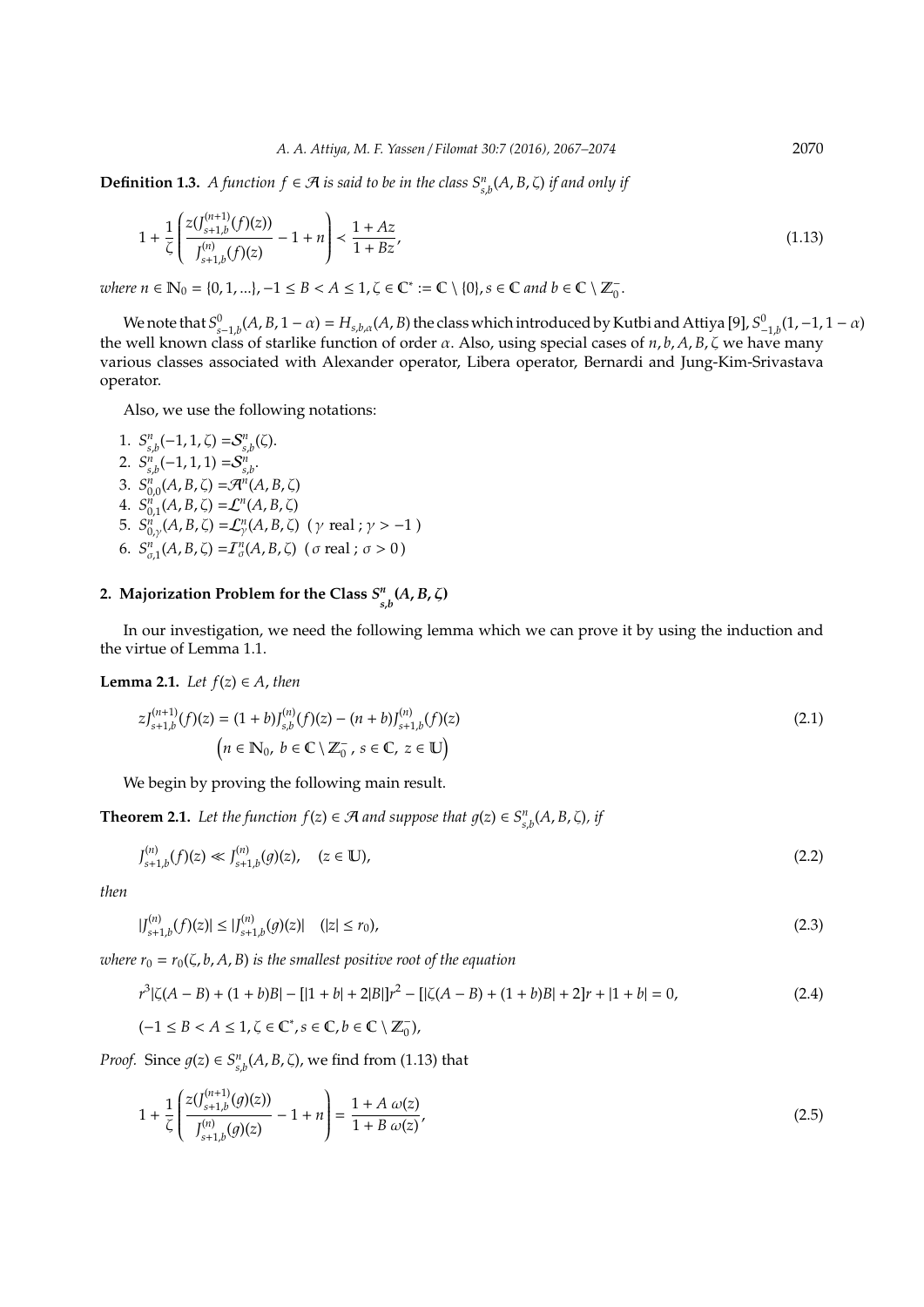where  $\omega(z)$  is analytic in U with

$$
\omega(0)=0 \ and \ |\omega(z)|<1 \quad (z\in \mathbb{U}).
$$

From (2.5), we get

$$
\frac{z(J_{s+1,b}^{(n+1)}(g)(z))}{J_{s+1,b}^{(n)}(g)(z)} = \frac{(1-n) + [(1-n)B + \zeta(A-B)]\omega(z)}{1 + B\omega(z)}.
$$
\n(2.6)

by virtue of Lemma 2.1 and (2.6), we get

$$
|J_{s+1,b}^{(n)}(g)(z)| \le \frac{(1+b)[1+|B||z|]}{(1+b)-|\zeta(A-B)+(1+b)B||z|} |J_{s,b}^{(n)}(g)(z)|.
$$
\n(2.7)

Next, since *J* (*n*)  $\int_{s+1,b}^{(n)}(f)(z))$  is majorized by  $\int_{s+1,b}^{(n)}(f)(z)$  $\int_{s+1,b}^{(n)}(g)(z)$ , in the unit disk  $\mathbb{U}$ , from (2.2), we have

$$
J_{s+1,b}^{(n)}(f)(z) = \varphi(z)J_{s+1,b}^{(n)}(g)(z),
$$
\n(2.8)

where  $|\varphi(z)| \leq 1$ . Differentiating the above equation with respect to *z* and multiplying by *z*, we get

$$
z(J_{s+1,b}^{(n+1)}(f)(z)) = z\varphi'(z)J_{s+1,b}^{(n)}(g)(z) + z\varphi(z)J_{s+1,b}^{(n+1)}(g)(z).
$$
\n(2.9)

Using (2.6) in the above equation, it yields

$$
J_{s,b}^{(n)}(f)(z)) = \frac{z\varphi'(z)}{(1+b)} J_{s+1,b}^{(n)}(g)(z) + \varphi(z)J_{s,b}^{(n)}(g)(z).
$$
\n(2.10)

noting that  $\varphi \in \mathcal{P}$  satisfying the inequality (See, e.g., Nehari [15])

Φ(ρ)

$$
|\varphi'(z)| \le \frac{1 - |\varphi(z)|^2}{1 - |z|^2}, \quad (z \in \mathbb{U}), \tag{2.11}
$$

and making use of (2.7) and (2.11) in(2.10), we get

$$
|J_{s,b}^{(n)}(f)(z)| \leq \left(|\varphi(z)| + \frac{1 - |\varphi(z)|^2}{1 - |z|^2} \frac{[1 + |B||z|] |z|}{|1 + b| - |\zeta(A - B) + (1 + b)B||z|} \right) |J_{s,b}^{(n)}(g)(z)|,
$$
\n(2.12)

which upon setting

$$
|z| = r \quad and \quad |\varphi(z)| = \rho \quad (0 \le \rho \le 1)
$$

leads us to the inequality

$$
|J_{s,b}^{(n)}(f)(z)| \le \frac{\Phi(\rho)}{(1-r^2)\left[|1+b| - |\zeta(A-B)+(1+b)B|r\right]} |J_{s,b}^{(n)}(g)(z)|,\tag{2.13}
$$

where

$$
\Phi(\rho) = -r(1+|B|r)\rho^2 + (1-r^2)[|1+b| - |\zeta(A-B)+(1+b)B|r]\rho + r(1+|B|r),\tag{2.14}
$$

takes its maximum value at  $\rho = 1$ , with  $r_0 = r_0(A, B, S, b)$  where  $r_0$  is the smallest positive root of (2.4). Furthermore, if  $0 \le \rho \le r_0(A, B, s, b)$  then the function  $\Psi(\rho)$  defined by

$$
\Psi(\rho) = -\sigma(1 + |B|\sigma)\rho^{2} + (1 - \sigma^{2})\left[|1 + b| - |\zeta(A - B) + (1 + b)B|\sigma\right]\rho + \sigma(1 + |B|\sigma),
$$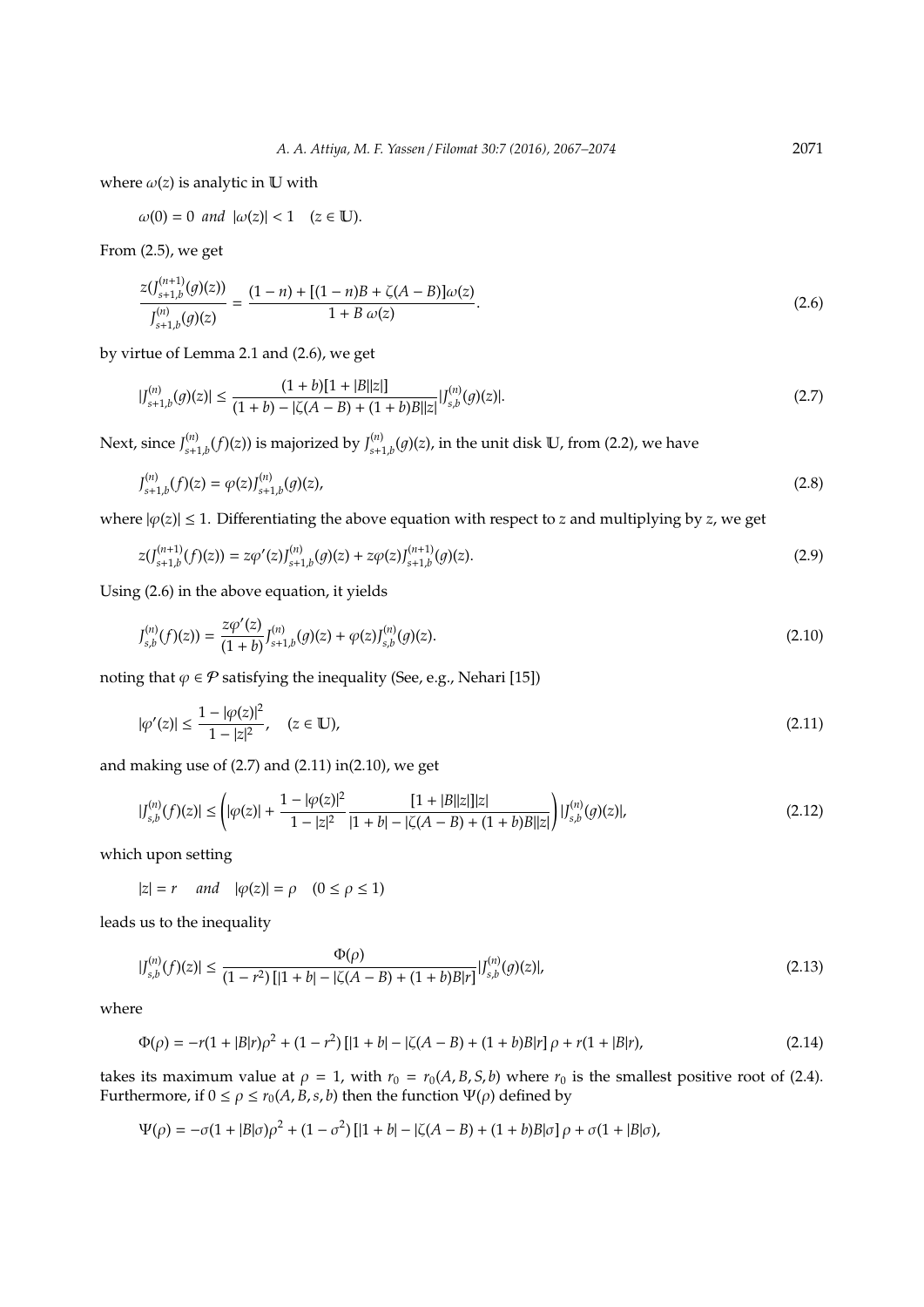is an increasing function on the interval  $0 \le \rho \le 1$ , so that

$$
\Psi(\rho) \le \Psi(1) = (1 - \sigma^2)[|1 + b| - |\zeta(A - B) + (1 + b)B|\sigma],\tag{2.15}
$$

$$
(0 \le \rho \le 1; 0 \le \sigma \le r_0(A, B, s, b)).
$$

Hence upon setting  $\rho = 1$ , in (2.14), we conclude that (2.3) of Theorem 2.1 holds true for

 $|z| \leq r_0 = r_0(A, B, s, b),$ 

where  $r_0$  is the smallest positive root of equation (2.4). This completes the proof of the Theorem 2.1.  $\Box$ 

Setting  $A = 1$  and  $B = -1$  in Theorem 2.1, we get the following result.

**Corollary 2.1.** *Let the function*  $f(z) \in \mathcal{A}$  *and suppose that*  $g(z) \in S_{s,b}^n(\zeta)$ *, if* 

$$
J_{s+1,b}^{(n)}(f)(z) \ll J_{s+1,b}^{(n)}(g)(z), \quad (z \in \mathbb{U}), \tag{2.16}
$$

*then*

$$
|J_{s+1,b}^{(n)}(f)(z)| \le |J_{s+1,b}^{(n)}(g)(z)| \quad (|z| \le r_0),
$$
\n(2.17)

*where r*<sup>0</sup> *given by*

$$
r_0 = \begin{cases} \frac{m - \sqrt{m^2 - 4|b + 1||2\zeta - b - 1|}}{2|2\zeta - b - 1|}, & \zeta \neq \frac{b + 1}{2} \\ \frac{\sqrt{1 + |b + 1|(2 + |b + 1|)} - 1}{2 + |b + 1|}, & \zeta = \frac{b + 1}{2} \end{cases}
$$
(2.18)

 $m = 2 + |b + 1| + |2\zeta - b - 1|, \ \zeta \in \mathbb{C}^*, s \in \mathbb{C} \ and \ b \in \mathbb{C} \setminus \mathbb{Z}_0^-$ .

Setting  $A = 1$ ,  $B = -1$  and  $\zeta = 1$  in Theorem 2.1, we get the following result.

**Corollary 2.2.** *Let the function*  $f(z) \in \mathcal{A}$  *and suppose that*  $g(z) \in S_{s,b}^n$ *, if* 

$$
J_{s+1,b}^{(n)}(f)(z) \ll J_{s+1,b}^{(n)}(g)(z), \quad (z \in \mathbb{U}), \tag{2.19}
$$

*then*

$$
|J_{s+1,b}^{(n)}(f)(z)| \le |J_{s+1,b}^{(n)}(g)(z)| \quad (|z| \le r_0), \tag{2.20}
$$

*where r*<sup>0</sup> *given by* √

$$
r_0 = \begin{cases} \frac{m - \sqrt{m^2 - 4|b + 1||1 - b|}}{2|1 - b|}, & b \neq 1 \\ \frac{1}{2}, & b = 1 \end{cases} (2.21)
$$

 $m = 2 + |b + 1| + |b - 1|$ ,  $s \in \mathbb{C}$  *and*  $b \in \mathbb{C} \setminus \mathbb{Z}_0^-$ .

Letting  $s = b = 0$ , in Theorem 2.1, we get the following result.

**Corollary 2.3.** *Let the function*  $f(z) \in \mathcal{A}$  *and suppose that*  $g(z) \in \mathcal{A}^n(A, B, \zeta)$ *, if* 

$$
\mathcal{A}^{(n)}(f)(z) \ll \mathcal{A}^{(n)}(g)(z), \quad (z \in \mathbb{U}), \tag{2.22}
$$

*then*

$$
|\mathcal{A}^{(n)}(f)(z)| \leq |\mathcal{A}^{(n)}(g)(z)| \quad (|z| \leq r_0),
$$
\n(2.23)

*where*  $r_0 = r_0(\zeta, A, B)$  *is the smallest positive root of the equation* 

$$
r^{3}|\zeta(A-B)+B| - [1+2|B|]r^{2} - [|\zeta(A-B)+B|+2]r+1 = 0,
$$
\n
$$
(-1 \le B < A \le 1, \zeta \in \mathbb{C}^{*}),
$$
\n(2.24)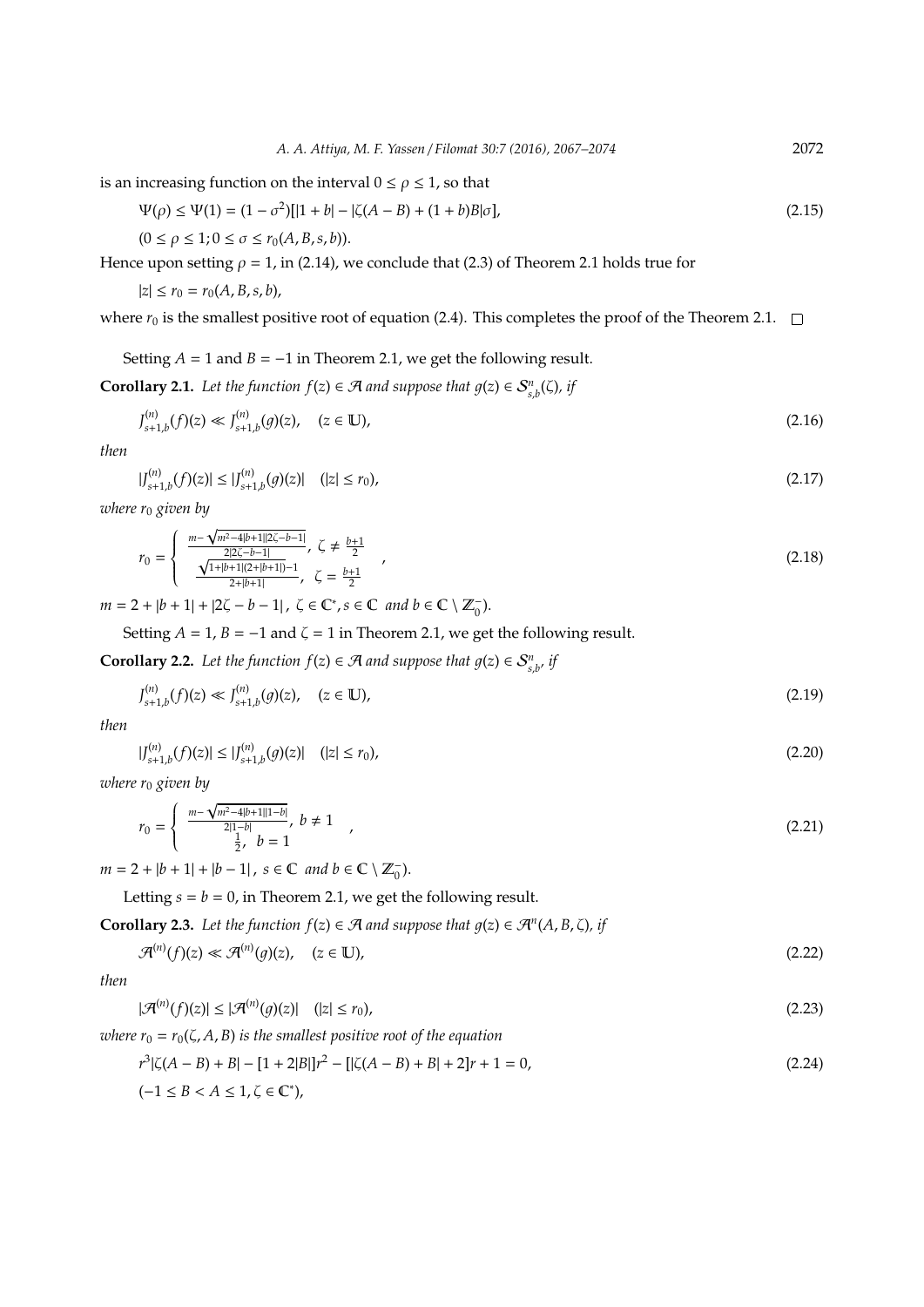*A. A. Attiya, M. F. Yassen* / *Filomat 30:7 (2016), 2067–2074* 2073

If we put  $s = 0$ ,  $b = 1$ , in Theorem 2.1, then we have the following result.

**Corollary 2.4.** *Let the function*  $f(z) \in \mathcal{A}$  *and suppose that*  $g(z) \in \mathcal{L}^n(A, B, \zeta)$ *, if* 

$$
\mathcal{L}^{(n)}(f)(z) \ll \mathcal{L}^{(n)}(g)(z), \quad (z \in \mathbb{U}), \tag{2.25}
$$

*then*

(*n*)

$$
|\mathcal{L}^{(n)}(f)(z)| \leq |\mathcal{L}^{(n)}(g)(z)| \quad (|z| \leq r_0),
$$
\n(2.26)

*where*  $r_0 = r_0(\zeta, A, B)$  *is the smallest positive root of the equation* 

$$
r^{3}|\zeta(A-B)+2B|-2[1+|B|]r^{2}-[|\zeta(A-B)+2B|+2]r+2=0,
$$
\n(2.27)

 $(-1 \leq B < A \leq 1, \zeta \in \mathbb{C}^*).$ 

Putting  $s = 0$  and  $b = \gamma > -1$  in Theorem 2.1, we get the following corollary.

**Corollary 2.5.** Let the function  $f(z) \in \mathcal{A}$  and suppose that  $g(z) \in \mathcal{L}_{\gamma}^{n}(A, B, \zeta)$ , if

$$
\mathcal{L}_{\gamma}^{(n)}(f)(z) \ll \mathcal{L}_{\gamma}^{(n)}(g)(z), \quad (z \in \mathbb{U}, \ \gamma > -1), \tag{2.28}
$$

*then*

$$
|\mathcal{L}_{\gamma}^{(n)}(f)(z)| \leq |\mathcal{L}_{\gamma}^{(n)}(g)(z)| \quad (|z| \leq r_0), \tag{2.29}
$$

*where*  $r_0 = r_0(\zeta, b, A, B)$  *is the smallest positive root of the equation* 

$$
r^{3}|\zeta(A-B)+(1+\gamma)B| - [1+\gamma+2|B|]r^{2} - [|\zeta(A-B)+(1+\gamma)B| + 2]r + (1+\gamma) = 0,
$$
\n(2.30)

 $(-1 \leq B < A \leq 1, \gamma > -1, \zeta \in \mathbb{C}^*, s \in \mathbb{C}$ ),

Putting  $s = \sigma$  ( $\sigma$ ; real,  $\sigma > 0$ ) and  $b = 1$  in Theorem 2.1, we get the following corollary.

**Corollary 2.6.** *Let the function*  $f(z) \in \mathcal{A}$  *and suppose that*  $g(z) \in \mathcal{I}_{\sigma}^{n}(A, B, \zeta)$ *, if* 

$$
I_{\sigma}^{(n)}(f)(z) \ll I_{\sigma}^{(n)}(g)(z), \quad (z \in \mathbb{U}; \sigma > 0), \tag{2.31}
$$

*then*

$$
|\mathcal{I}_{\sigma}^{(n)}(f)(z)| \leq |\mathcal{I}_{\sigma}^{(n)}(g)(z)| \quad (|z| \leq r_0),
$$
\n(2.32)

*where*  $r_0 = r_0(\zeta, A, B)$  *is the smallest positive root of the equation* 

$$
r^{3}|\zeta(A-B)+2B|-2[1+|B|]r^{2}-[|\zeta(A-B)+2B|+2]r+2=0,
$$
\n(2.33)

 $(-1 \leq B < A \leq 1, \zeta \in \mathbb{C}^*, s \in \mathbb{C}).$ 

**Acknowledgement.** The authors would like to thank Professor H.M. Srivastava, university of Victoria, for his valuable suggestions.